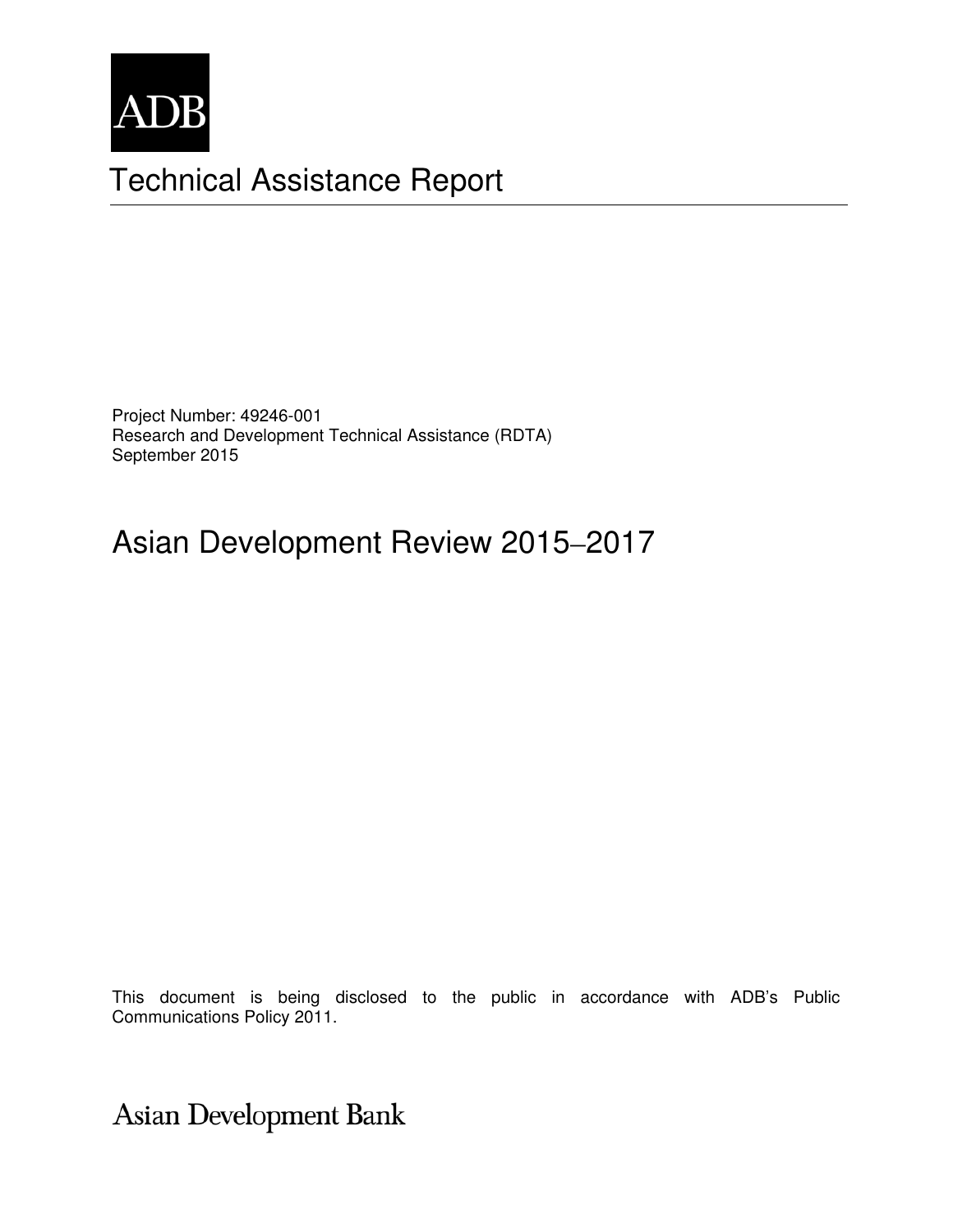#### **ABBREVIATIONS**

| <b>ADB</b>  | Asian Development Bank                                |
|-------------|-------------------------------------------------------|
| <b>ADBI</b> | <b>ADB</b> Institute                                  |
| <b>ADO</b>  | Asian Development Outlook                             |
| <b>ADR</b>  | Asian Development Review                              |
| <b>AEIR</b> | Asian Economic Integration Report                     |
| <b>DMC</b>  | developing member country                             |
| <b>ERCD</b> | Economic Research and Regional Cooperation Department |
| MIT         | Massachusetts Institute of Technology                 |
| <b>SSCI</b> | Social Science Citation Index                         |
| TA          | technical assistance                                  |

#### **NOTE**

In this report, "\$" refers to US dollars.

| <b>Vice-President</b><br><b>Director General</b> | B. Susantono, Knowledge Management and Sustainable Development<br>S. Wei, Economic Research and Regional Cooperation Department<br>(ERCD)                                |
|--------------------------------------------------|--------------------------------------------------------------------------------------------------------------------------------------------------------------------------|
| <b>Deputy Director</b><br>General                | J. Zhuang, ERCD                                                                                                                                                          |
| <b>Team leader</b><br><b>Team members</b>        | J. Felipe, Advisor, ERCD<br>M. A. Magadia, Senior Operations Assistant, ERCD<br>N. Sotocinal, Senior Economics Officer, ERCD<br>M. S. Torres, Publications Officer, ERCD |

In preparing any country program or strategy, financing any project, or by making any designation of or reference to a particular territory or geographic area in this document, the Asian Development Bank does not intend to make any judgments as to the legal or other status of any territory or area.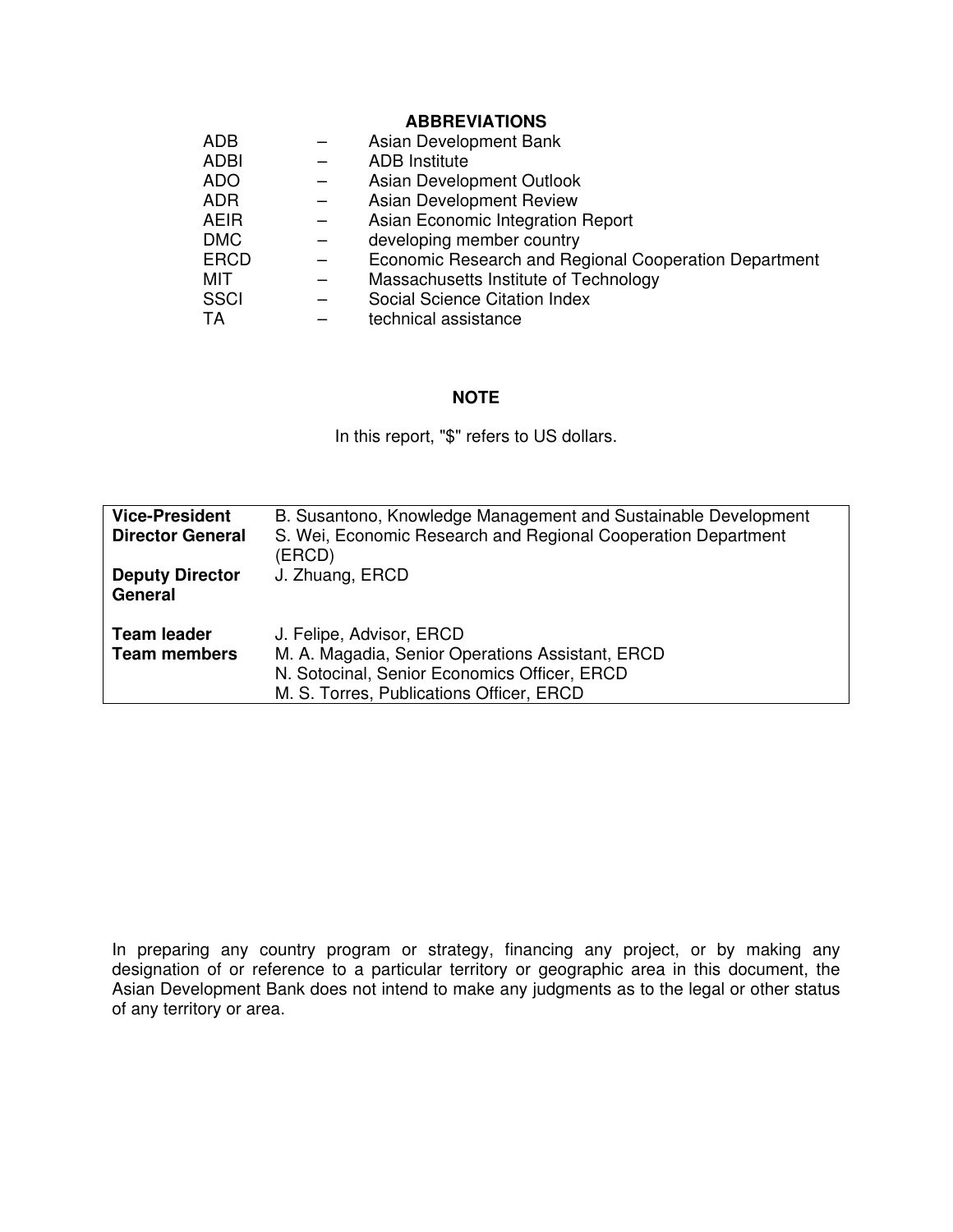# **CONTENTS**

|             | RESEARCH AND DEVELOPMENT TECHNICAL ASSISTANCE AT A GLANCE                                                                                                                                                                 |                                                                                |
|-------------|---------------------------------------------------------------------------------------------------------------------------------------------------------------------------------------------------------------------------|--------------------------------------------------------------------------------|
| I.          | <b>INTRODUCTION</b>                                                                                                                                                                                                       | 1                                                                              |
| ΙΙ.         | <b>ISSUES</b>                                                                                                                                                                                                             | 1                                                                              |
| III.<br>IV. | THE RESEARCH AND DEVELOPMENT TECHNICAL ASSISTANCE<br>Impact and Outcome<br>А.<br>В.<br>Methodology and Key Activities<br>С.<br>Cost and Financing<br><b>Implementation Arrangements</b><br>D.<br>THE PRESIDENT'S DECISION | 2<br>$\overline{c}$<br>$\overline{c}$<br>$\overline{4}$<br>$\overline{4}$<br>5 |
|             | <b>APPENDIXES</b>                                                                                                                                                                                                         |                                                                                |
| 1.          | Design and Monitoring Framework                                                                                                                                                                                           | 6                                                                              |
| 2.          | Cost Estimates and Financing Plan                                                                                                                                                                                         | 8                                                                              |
| 3.          | <b>Outline Terms of Reference for Consultants</b>                                                                                                                                                                         | 9                                                                              |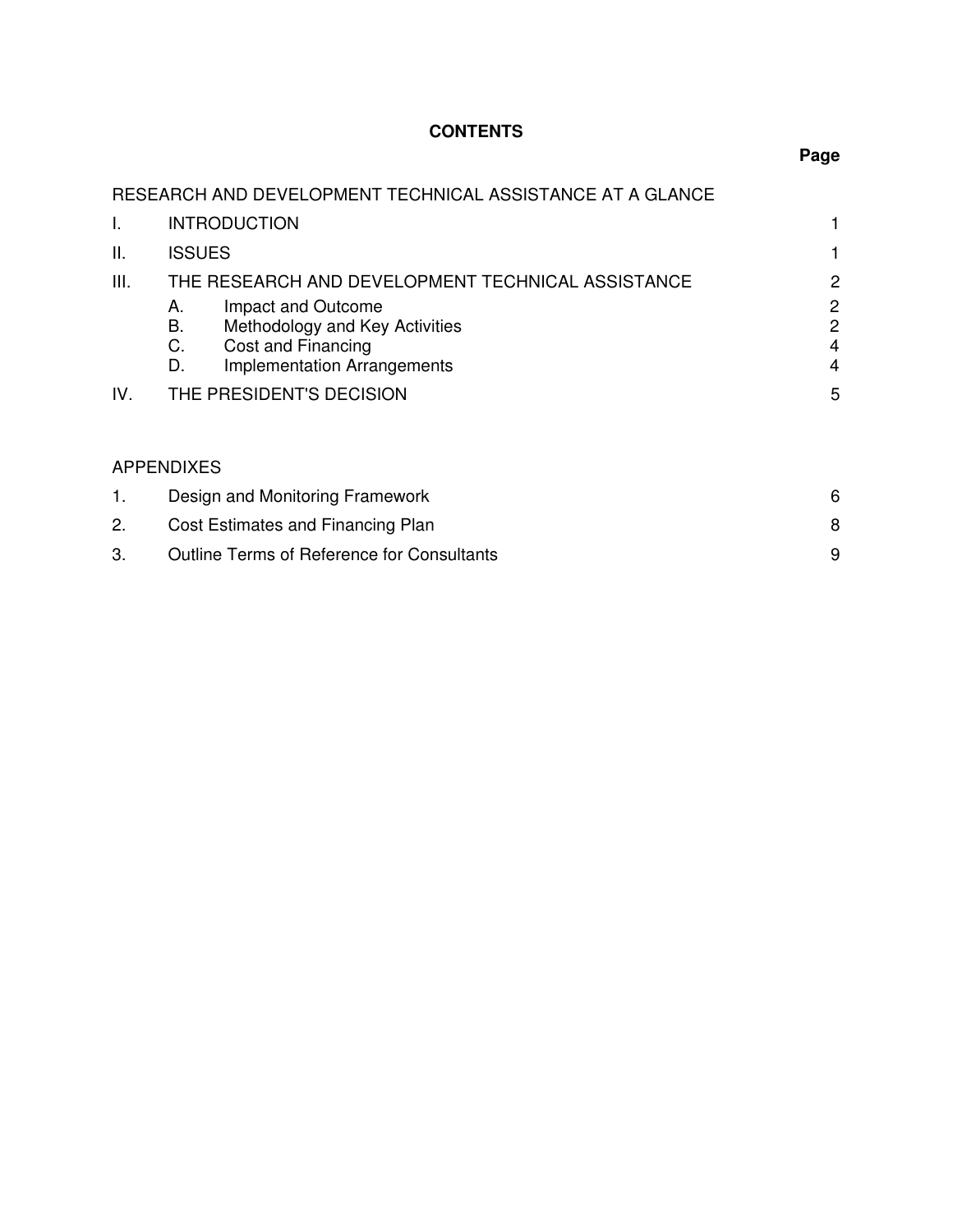#### **RESEARCH AND DEVELOPMENT TECHNICAL ASSISTANCE AT A GLANCE**

|   | 1. Basic Data                                                                                                                                |                                                                                                                                                                                                                                                                                                                                                                          |                                |                                        | Project Number: 49246-001         |      |
|---|----------------------------------------------------------------------------------------------------------------------------------------------|--------------------------------------------------------------------------------------------------------------------------------------------------------------------------------------------------------------------------------------------------------------------------------------------------------------------------------------------------------------------------|--------------------------------|----------------------------------------|-----------------------------------|------|
|   | <b>Project Name</b>                                                                                                                          | Asian Development Review 2015-2017                                                                                                                                                                                                                                                                                                                                       | <b>Department</b><br>/Division | ERCD/EROD                              |                                   |      |
|   | <b>Country</b><br><b>Borrower</b>                                                                                                            | <b>REG</b><br>N/A                                                                                                                                                                                                                                                                                                                                                        | <b>Executing</b><br>Agency     | Asian Development Bank                 |                                   |      |
|   | 2. Sector                                                                                                                                    | Subsector(s)                                                                                                                                                                                                                                                                                                                                                             |                                |                                        | <b>ADB Financing (\$ million)</b> |      |
| ◢ | Public sector                                                                                                                                | Economic affairs management                                                                                                                                                                                                                                                                                                                                              |                                |                                        |                                   | 0.45 |
|   | management                                                                                                                                   |                                                                                                                                                                                                                                                                                                                                                                          |                                | <b>Total</b>                           |                                   | 0.45 |
|   | 3. Strategic Agenda                                                                                                                          | <b>Subcomponents</b>                                                                                                                                                                                                                                                                                                                                                     |                                | <b>Climate Change Information</b>      |                                   |      |
|   | Inclusive economic<br>growth (IEG)<br>Environmentally<br>sustainable growth<br>(ESG)<br>Regional integration<br>(RCI)                        | Pillar 1: Economic opportunities,<br>including jobs, created and expanded<br>Environmental policy and legislation<br>Pillar 2: Trade and investment<br>Pillar 3: Money and finance<br>Pillar 4: Other regional public goods                                                                                                                                              | Project                        | Climate Change impact on the           |                                   | Low  |
|   | 4. Drivers of Change                                                                                                                         | <b>Components</b>                                                                                                                                                                                                                                                                                                                                                        |                                | <b>Gender Equity and Mainstreaming</b> |                                   |      |
|   | Governance and<br>capacity development<br>(GCD)<br>Knowledge solutions<br>(KNS)<br>Partnerships (PAR)<br>Private sector<br>development (PSD) | Institutional development<br>Institutional systems and political<br>economy<br>Public financial governance<br>Application and use of new<br>knowledge solutions in key<br>operational areas<br>Knowledge sharing activities<br>Implementation<br>International finance institutions (IFI)<br>Regional organizations<br>Conducive policy and institutional<br>environment |                                | Some gender elements (SGE)             |                                   |      |
|   | 5. Poverty Targeting                                                                                                                         |                                                                                                                                                                                                                                                                                                                                                                          | <b>Location Impact</b>         |                                        |                                   |      |
|   | Project directly targets<br>poverty                                                                                                          | No                                                                                                                                                                                                                                                                                                                                                                       | Regional                       |                                        |                                   | High |
|   | 6. TA Category:                                                                                                                              | $\mathsf B$                                                                                                                                                                                                                                                                                                                                                              |                                |                                        |                                   |      |
|   | 7. Safeguard Categorization Not Applicable                                                                                                   |                                                                                                                                                                                                                                                                                                                                                                          |                                |                                        |                                   |      |
|   | 8. Financing                                                                                                                                 |                                                                                                                                                                                                                                                                                                                                                                          |                                |                                        |                                   |      |
|   | <b>Modality and Sources</b>                                                                                                                  |                                                                                                                                                                                                                                                                                                                                                                          |                                | Amount (\$ million)                    |                                   |      |
|   | ADB                                                                                                                                          |                                                                                                                                                                                                                                                                                                                                                                          |                                |                                        | 0.45                              |      |
|   |                                                                                                                                              | Research and development technical assistance: Technical Assistance                                                                                                                                                                                                                                                                                                      |                                |                                        | 0.45                              |      |
|   | Special Fund                                                                                                                                 |                                                                                                                                                                                                                                                                                                                                                                          |                                |                                        |                                   |      |
|   | Cofinancing                                                                                                                                  |                                                                                                                                                                                                                                                                                                                                                                          |                                |                                        | 0.00                              |      |
|   | None                                                                                                                                         |                                                                                                                                                                                                                                                                                                                                                                          |                                |                                        | 0.00                              |      |
|   | <b>Counterpart</b><br>None                                                                                                                   |                                                                                                                                                                                                                                                                                                                                                                          |                                |                                        | 0.00<br>0.00                      |      |
|   | <b>Total</b>                                                                                                                                 |                                                                                                                                                                                                                                                                                                                                                                          |                                |                                        | 0.45                              |      |
|   | 9. Effective Development Cooperation                                                                                                         |                                                                                                                                                                                                                                                                                                                                                                          |                                |                                        |                                   |      |
|   | Use of country procurement systems                                                                                                           | No                                                                                                                                                                                                                                                                                                                                                                       |                                |                                        |                                   |      |
|   |                                                                                                                                              | Use of country public financial management systems<br>No                                                                                                                                                                                                                                                                                                                 |                                |                                        |                                   |      |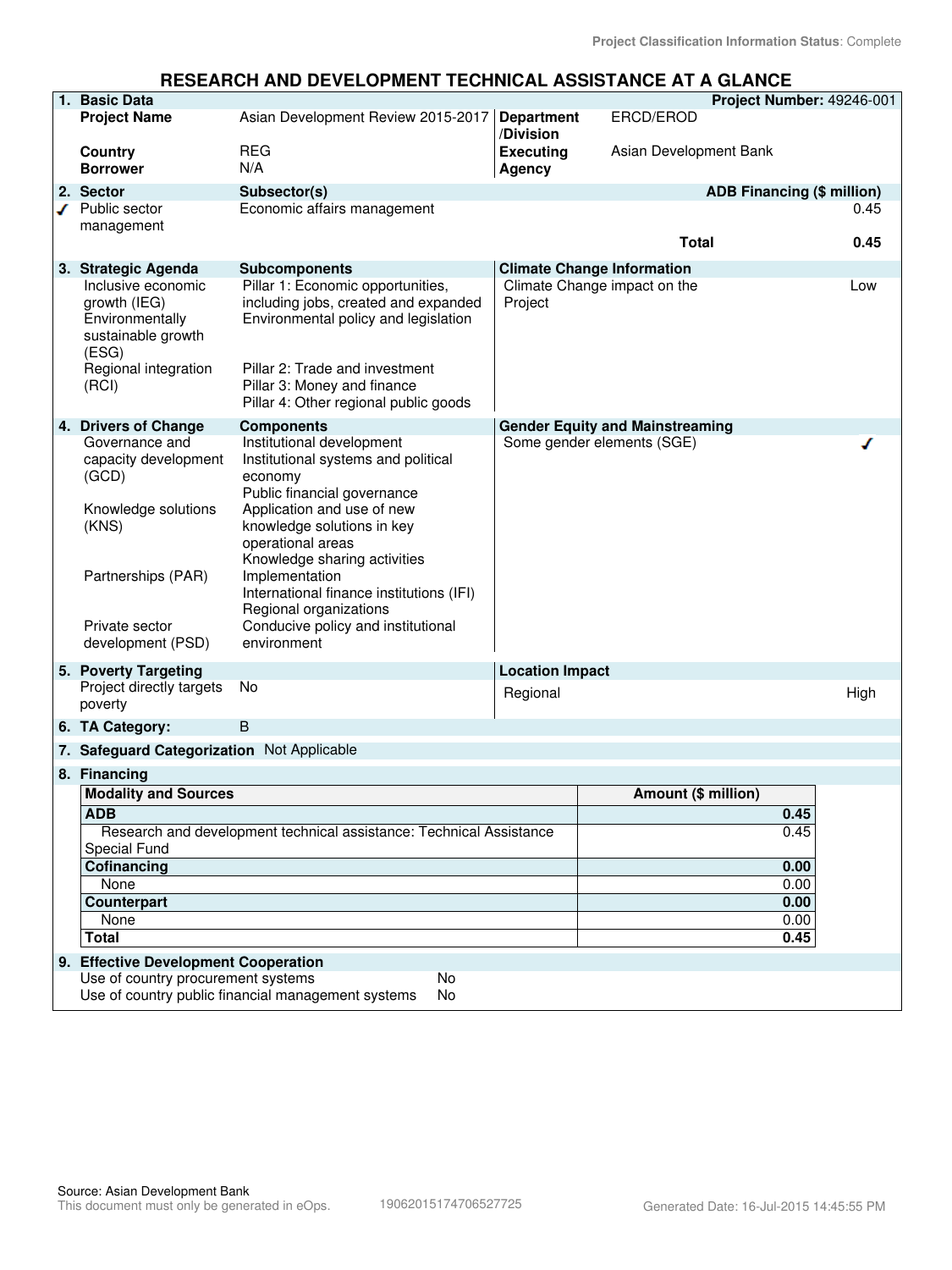## **I. INTRODUCTION**

1. The A*sian Development Review (*ADR) is the research journal of the Asian Development Bank (ADB) and the ADB Institute (ADBI). Since its inception in 1983, the ADR has been an important channel for disseminating rigorous research on issues concerning development of, and in, Asia and the Pacific. Since 2013, it has been published by the Massachusetts Institute of Technology (MIT) Press. Strategy 2020 mandates that ADB engage in forward-looking research in support of knowledge creation for its developing member countries (DMCs).<sup>1</sup> The Strategy 2020 Midterm Review affirms this direction, stresses the importance of knowledge-related work, and mandates that ADB provide knowledge solutions to its DMCs. <sup>2</sup>

2. ADR's value added to ADB's knowledge value chain hinges on its remit as its in-house professional research journal. Having a well-positioned and reputable journal provides a signal to ADB's DMCs that its development strategies, policy prescriptions, and knowledge solutions are backed by rigorous research.

3. The rationale for this technical assistance (TA) is that ADB needs to continue making efforts to position the ADR as a key venue for the publication and distribution of rigorous research on topics relevant to ADB's institutional franchise, inclusive of research on the areas of poverty, social protection and development, innovation, sustainable and inclusive growth, impact mitigation of climate change, and regional cooperation and integration. Disseminating results of research on relevant issues and their policy implications to the research community and the region's policy-making circles enhances policy formulation and decision making in ADB's DMCs. $3$ 

#### **II. ISSUES**

4. However, the ADR is not the preferred platform for the publication of rigorously written research papers on issues facing Asia and the Pacific, since it is not included in Thomson Reuter's Social Science Citation Index (SSCI). Ideally, the ADR must be included in the SSCI for it to attract a large number of manuscript submissions. Inclusion into the SSCI is instrumental in improving the ADR's attractiveness as a platform for disseminating results of rigorous research to policy-making circles in ADB's constituency.

5. Inclusion into the SSCI requires relatively high-impact factors.<sup>4</sup> The ADR's impact factor, however, is relatively low compared to those of other journals that provide a venue for the publication of research results focused on socioeconomic development. The *World Bank Economic Review* and the *International Monetary Fund Economic Review*, for example, have impact factors that are at least nine times higher than those of the ADR in 2011–2013. The average impact factor of the journal of the African Development Bank, the *African Development Review*, during the last 3 years is twice that of the ADR's. As an instrument for communicating the results of research that forms the basis of policy, the journal should at least be at par with these comparator journals.

 $\overline{a}$ 1 ADB. 2008. *Strategy 2020: The Long-Term Strategic Framework of the Asian Development Bank 2008–2020.* Manila.

<sup>2</sup> ADB. 2014. *Midterm Review of Strategy 2020: Meeting the Challenges of a Transforming Asia and Pacific*. Manila

 $3$  This TA first appeared in the business opportunities section of ADB's website on 17 July 2015.

<sup>&</sup>lt;sup>4</sup> The impact factor is a numeric indicator of an academic publication's influence on researchers, and is driven primarily by the number of citations it receives from other published academic work. Inclusion in the SSCI and high impact factors are two key determinants in researchers' choice of journal for publishing research results.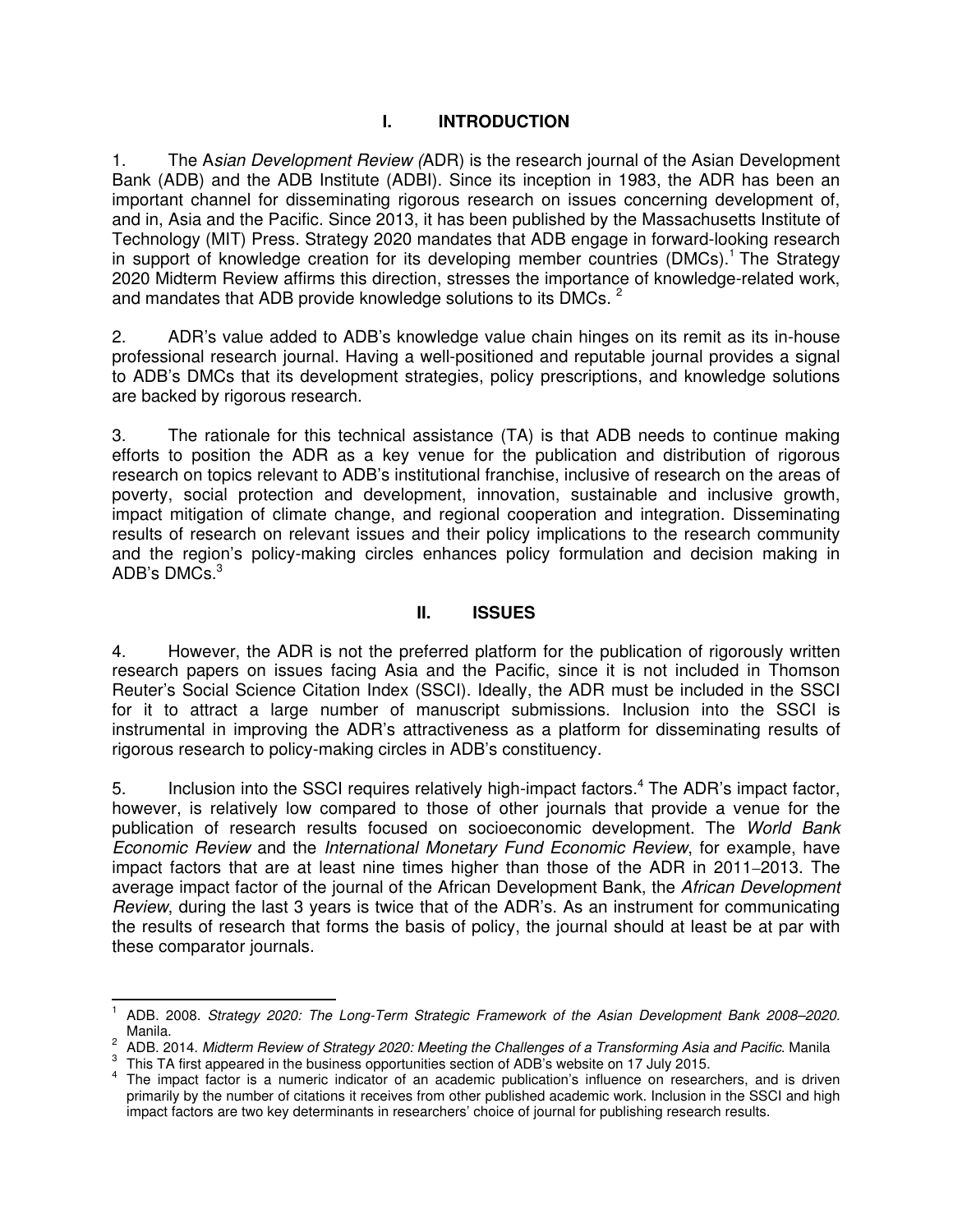6. The criteria for inclusion into the SSCI list include having (i) an internationally diverse board of editors, (ii) a record of timely and consistent releases of journal issues, (iii) an efficient editorial process, and (iv) acceptable results in journal citation analyses. Items (i) and (ii) were addressed and accomplished in 2012 through an earlier research and development TA,<sup>5</sup> resulting in a new editorial board, the institution of governance rules, the enhancement of editorial processes, and the engagement of MIT Press as publisher, while items (iii) and (iv) are pending. To improve the ADR's chances of being included into the SSCI list, it is imperative that its number of citations per published article increase over the medium term to a level much closer to those of the *International Monetary Fund Economic Review* and the *World Bank Economic Review*, which are already included in the SSCI.

# **III. THE RESEARCH AND DEVELOPMENT TECHNICAL ASSISTANCE**

# **A. Impact and Outcome**

7. The impact will be to enhance development policy formulation and decision making in ADB's DMCs. The outcome will be wider dissemination and usage of rigorous research published in the ADR, especially through electronic channels.

## **B. Methodology and Key Activities**

8. The TA will result in the production of four issues of the ADR, each containing six to eight articles obtained from unsolicited submissions, ADR development conference papers, selected *Asian Development Outlook*, *Key Indicators*, and *Asian Economic Integration Report* background papers, and ADB working papers. We expect that about half of the manuscripts will initially come from three development conferences, which will be held between September 2015 and December 2016.<sup>6</sup> All research articles will cover topics that are relevant for researchers and policy makers in Asia and the Pacific, and will be aligned with the priority areas stipulated in ADB's Strategy 2020 midterm review. The ADR issues will be distributed in printed form to subscribers and partner libraries in the region, and are freely accessible and downloadable in electronic format through the web.

9. Three development conferences shall be conducted in 2015 and 2016 to ensure that high-quality papers from reputable authors are obtained for publication into the ADR. The ADR's editorial board shall, at the start of each year, agree on the venue and proximate dates of ADR conferences, in order to provide at least 8 to 12 months' lead time for the invitation of potential conference participants and allow paper presentors sufficient time to finalize their research and manuscripts. One of the conferences will be held in ADB headquarters, while the other two will be conducted in other venues within Asia. The theme of the 2015 ADR development conference will be economic growth and structural transformation in Asia and the Pacific. For each development conference, the ADR shall engage the services of six to eight international consultants to conduct research, present their findings, and submit manuscripts for consideration into the ADR.

10. The TA will also fund the production and distribution of four issues of the journal (i.e., September 2015, March 2016, September 2016, and March 2017), allow the continued engagement of MIT Press as publisher to improve the ADR's visibility within the global research

<sup>-&</sup>lt;br>5 ADB. 2011. *Technical Assistance for the Asian Development Review 2012–2013.* Manila.

<sup>6</sup> A representative from ADB's Group A or Group B member countries will attend each development conference to participate as discussant.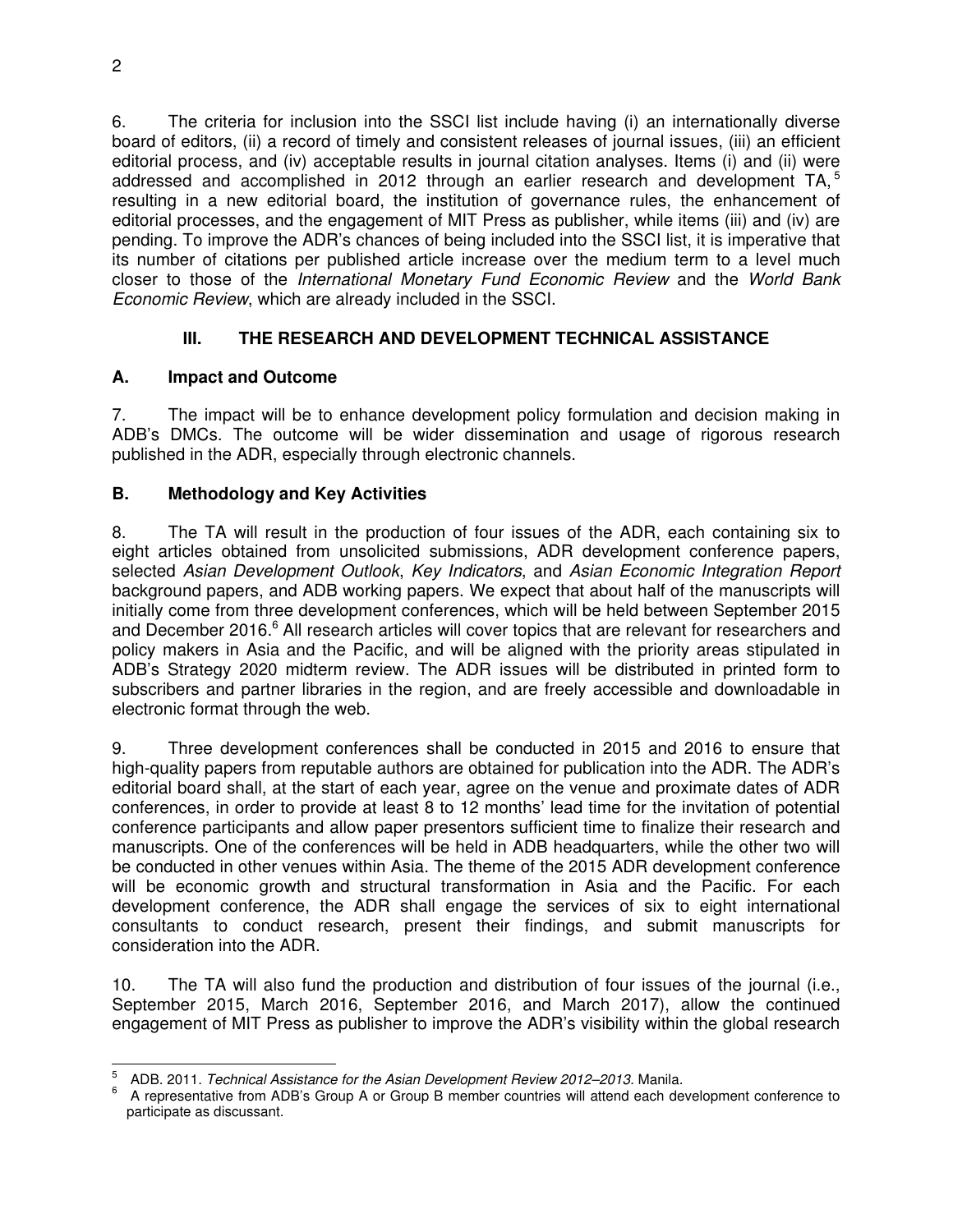community, and fund the engagement of guest editors to assist the editorial team in organizing thematic conferences. The TA will also support the continued improvement of the ADR's editorial processes in terms of build-out of author and referee databases, automation of manuscript handling, and the institution of a web-based manuscript submission and peer review system.

11. The TA assumes that the extent of dependency on research papers presented in development conferences for possible publication into the ADR will tend to remain high in the near future, and will continue to be a challenge prior to the inclusion of the ADR in the SSCI. The ADR editorial office shall institute measures to lower the extent of its dependency on development conferences and gradually increase the number of unsolicited submissions over the medium term.

12. The TA also assumes that each development conference shall be attended by at least eight academics willing to publish their research papers in the ADR. It is further assumed that the average rejection and nonsubmission rate will hover around 30% of the conference papers, such that only five out of eight conference paper manuscripts will eventually be published in the ADR.

13. Successfully organizing and holding development conferences is a prerequisite for obtaining a sufficient number of manuscripts for consideration into the ADR and to augment unsolicited submissions to the journal. The risk of not finding a common window of availability increases with group size and with shorter lead times for conference preparation, and was a major cause of concern in the implementation of an earlier research and development TA of similar scope. This risk can be mitigated through sufficiently long preparation lead times.

14. A significantly larger nonsubmission rate on conference papers and rejection rates on all manuscripts could potentially result in the number of available manuscripts falling below the targeted minimum number of six articles per issue. On the upside, significantly lower rejection rates will provide the editorial office with an excess number of articles, which could be placed in inventory for publication in a succeeding issue. It could also allow the ADR editorial office to reduce the number of conferences if the rejection rates remain low, and consequently increase the number of accepted papers in inventory for publication in the ADR.

15. Even if the nonsubmission rate of conference papers and the overall rejection rate of all manuscripts fall below 50%, there is still a risk of late submission of papers beyond defined deadlines and thresholds required for a timely publication of a particular issue of the ADR. The ADR editorial office shall institute proactive measures to mitigate potential delays in the submission of manuscripts, such as instituting time-bound reportorial requirements on the status of conference papers and of manuscripts that have successfully passed the peer review process but are still in the final stages of copyediting.

16. These risk factors contribute to the overall risk of not having enough peer-reviewed articles available for publication in each of the biannual issues of the ADR. To further mitigate this, the editorial office shall also examine all working papers from various departments of ADB and ADBI and invite selected authors to submit their respective working papers for consideration into the ADR.

17. On the part of the ADR's intended readership, there is a risk that the bulk of articles published in the journal do not capture the interest of researchers and policy makers. This "market-related" risk could be mitigated by carefully screening and selecting the research topics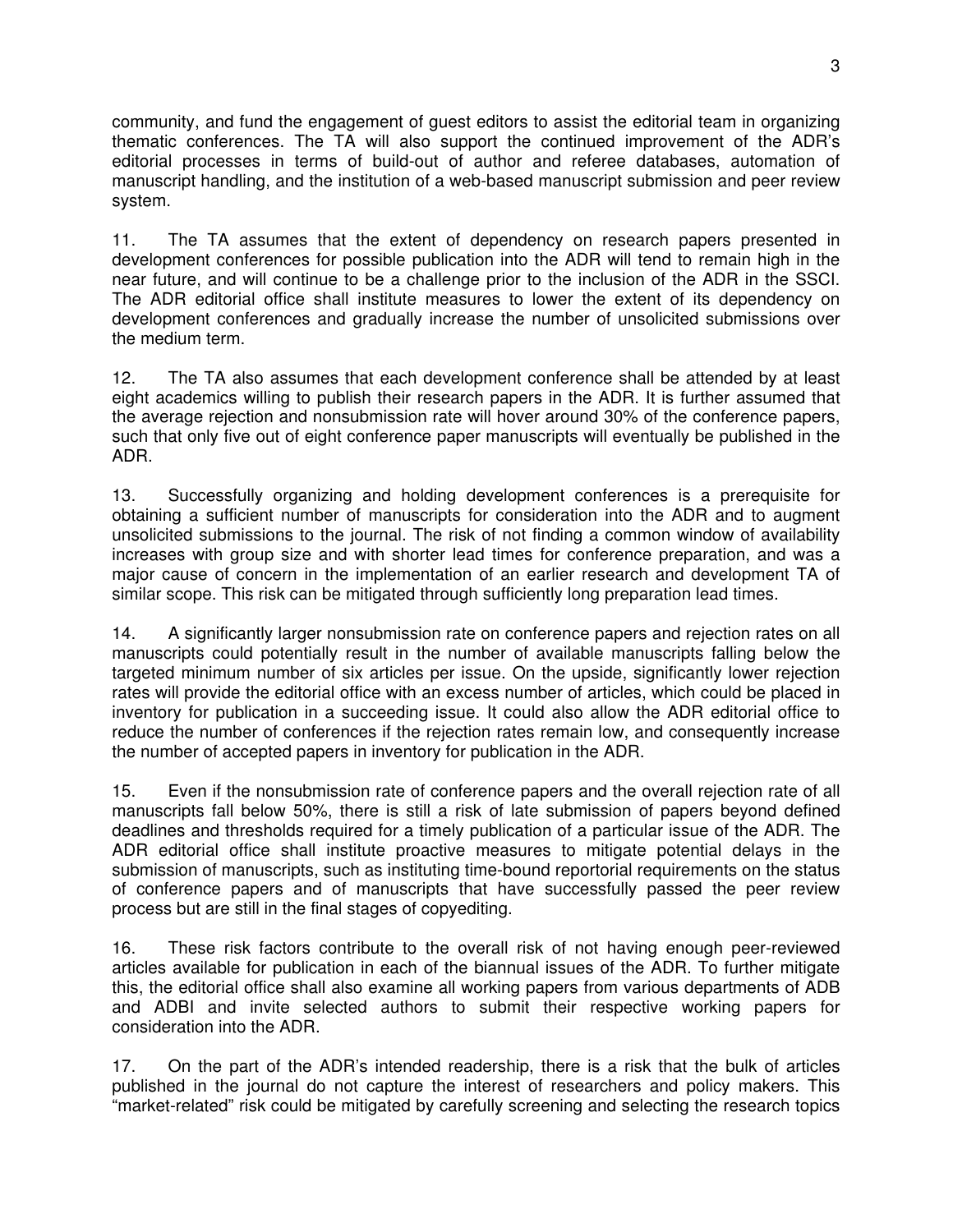and themes of ADR development conferences. Nevertheless, this risk can never be fully mitigated, and any lack of interest in one or several of the published articles could lead to lower average citation rates for the ADR.

#### **C. Cost and Financing**

18. The TA is estimated to cost \$450,000, which will be financed on a grant basis by ADB's Technical Assistance Special Fund (TASF-V).

#### **D. Implementation Arrangements**

19. The TA project's executing agency is ADB. The Office of the Chief Economist under the Economic Research and Regional Cooperation Department will administer and supervise the TA, and the editorial team composed of ADB staff shall conduct contract administration of individual consultants. It will closely coordinate and work with representatives of ADBI in the planning and conduct of the development conferences, including the engagement of consultants and resource persons, as defined in ADB's and ADBI's copublishing agreement for the ADR.

20. The ADR editorial office will commission up to three internationally known senior academics with proven publication records as guest editors. Each guest editor is expected to help organize one development conference, and take the lead in inviting academics with established publication records. The guest editors will be engaged individually on a lump-sum basis, and their deliverables will include the operationalization and conduct of at least one conference each, and ensure that at least eight researchers will respond to the editorial office's call for papers. In addition, he or she will also pursue the subsequent submission of rigorously written conference paper manuscripts for consideration into the ADR. The guest editor shall also oversee the final production and distribution of the ADR issue assigned to him or her.

21. In case there are more than eight respondents to the call for papers in each of the development conferences, the editor, managing editor, and guest editor shall jointly decide which respondents will be commissioned to conduct research and present results in a development conference. All presentors are expected to subsequently submit manuscripts for consideration into the ADR. To minimize travel-related costs, all discussants invited to the conference will be sourced from the pool of qualified ADB staff whose domiciles are near the conference venue, and from faculty of local universities with similar fields of specialization as the authors. At least one government official from an upper-middle-income or lower-middleincome DMC shall also be invited to each development conference as discussant. Researchers are expected to address comments made by fellow presentors and discussants during the conference in their final manuscript submissions to the ADR editorial office. The final manuscripts are typically submitted to the editorial office within 60 to 90 calendar days after the conference. Each conference is expected to yield five to six peer-reviewed articles for publication into the ADR.

22. In addition to the development conference papers, the editorial office will also leverage selected ADB economics and regional cooperation working papers, as well as the background papers for the *Asian Development Outlook*, *Key Indicators*, and *Asian Economic Integration Report*. The ADR editorial office shall invite authors of selected papers to revise their manuscripts as needed, and submit them for consideration to the ADR. These papers are normally commissioned work done for the abovementioned flagship publications. The ADR editorial office shall only consider papers that have good potential to become journal articles, and will compensate authors who will agree to revise and submit their manuscripts for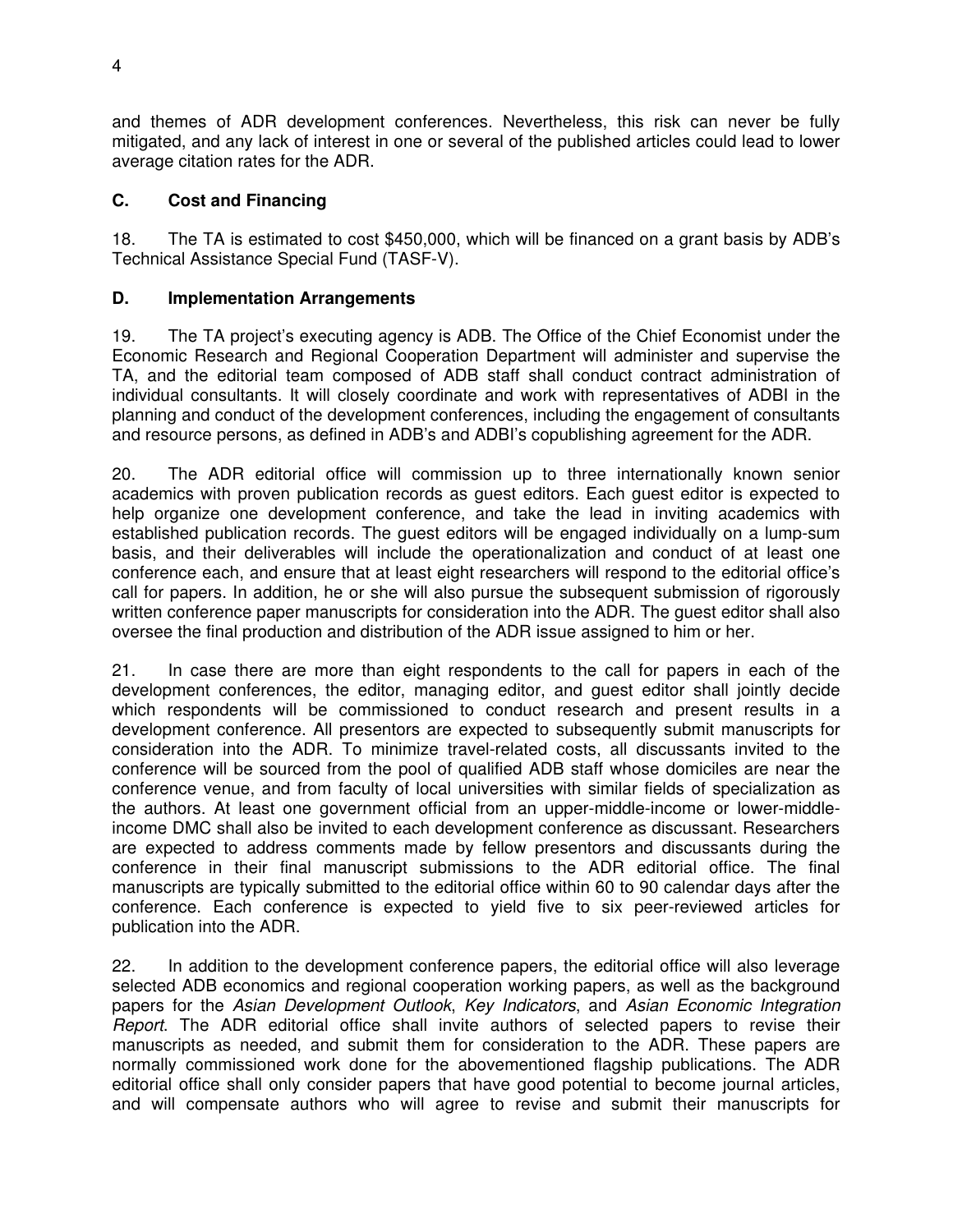refereeing, provided these are finally accepted for publication in the ADR, and their respective authors are not restricted from receiving incremental remuneration.

23. The editorial office shall engage the services of one international consultant on lumpsum, intermittent basis to perform major structural and grammatical editing on accepted manuscripts. Another international consultant with an advanced degree in economics will be engaged, also on a lump-sum, intermittent basis, to conduct technical and economics editing. It will also engage the services of a national consultant, likewise on lump-sum basis, to perform typesetting and provide production support. The national consultant will work in ADB headquarters, together with the ADR's editorial team. The ADR's editorial board shall continue to engage the services of MIT Press as the journal's publisher, which will be responsible for the final typesetting of the entire ADR issue. It shall also be responsible for the printing, physical distribution of printed copies, web publishing, and dissemination of electronic copies of the journal, which are downloadable free of charge from the MIT Press website and mirrored in ADB's open access repository. As part of the publication agreement with ADB and ADBI, MIT Press will also allow the ADR editorial office free use of its online manuscript submission and peer review system, which the former shall reconfigure to align it with the ADR's editorial process. It is assumed that ADB and ADBI will continue to jointly publish the ADR beyond 2015.

24. The expected TA completion date is 30 December 2017.

25. The consultants will be engaged by ADB in accordance with the Guidelines on the Use of Consultants (2013, as amended from time to time), and will be selected on a quality and cost-based selection basis. All disbursements will be made in accordance with ADB's *Technical*  Assistance Disbursement Handbook (2010, as amended from time to time).

## **IV. THE PRESIDENT'S DECISION**

26. The President, acting under the authority delegated by the Board, has approved the provision of technical assistance not exceeding the equivalent of \$450,000 on a grant basis for the Asian Development Review 2015–2017, and hereby reports this action to the Board.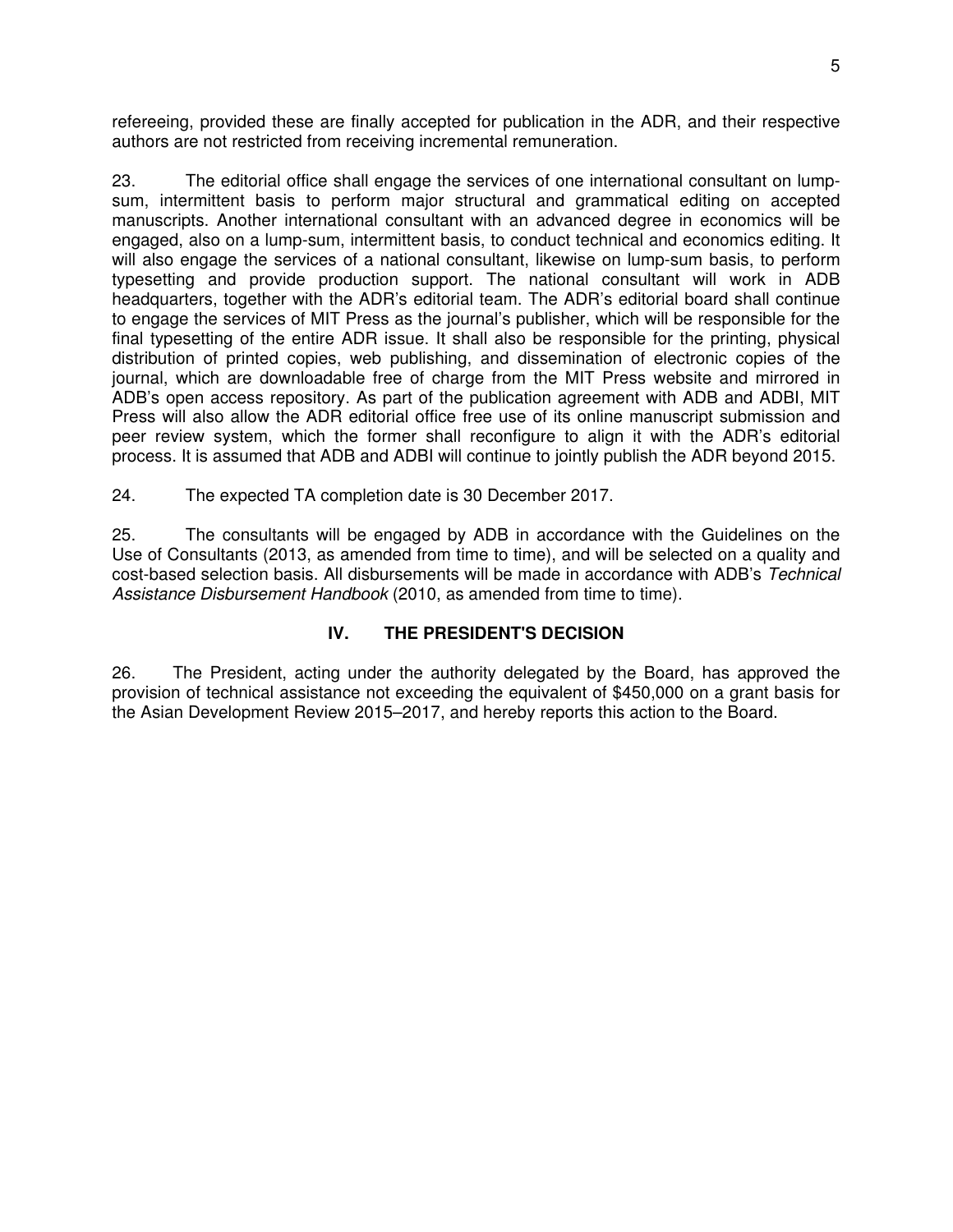## **DESIGN AND MONITORING FRAMEWORK**

## **Impact**

The Technical Assistance project's impact is enhanced policy formulation and policy decision-making in ADB's DMCs. It is aligned with the Midterm Review of Strategy 2020<sup>a</sup> which stresses the importance of knowledge-related work, and mandates that ADB provide knowledge solutions to its developing member countries.

| <b>Results Chain</b>                                                                                                            | <b>Performance Indicators</b><br>with Targets and Baselines                                                                                                                                                                                             | <b>Data Sources and</b><br>Reporting                                                                                                                                                                  | <b>Risks</b>                                                                                                                                                                                                   |
|---------------------------------------------------------------------------------------------------------------------------------|---------------------------------------------------------------------------------------------------------------------------------------------------------------------------------------------------------------------------------------------------------|-------------------------------------------------------------------------------------------------------------------------------------------------------------------------------------------------------|----------------------------------------------------------------------------------------------------------------------------------------------------------------------------------------------------------------|
| <b>Outcome</b><br>Wider dissemination<br>of rigorous research<br>published in ADR,<br>especially through<br>electronic channels | 10%-15% annual increase<br>in the number of<br>downloads from the MIT<br>Press and ADB servers of<br>all ADR articles and issues<br>from a 2014 baseline level<br>of 3,148.                                                                             | MIT Press and ADB's<br>open access repository;<br>data on downloads are<br>available upon request.                                                                                                    | Continued lack of<br>visibility in popular<br>search engines.<br>Lack of interest in ADR<br>content.                                                                                                           |
|                                                                                                                                 | 10% increase in the<br>number of subscriptions to<br>ADR, from a subscription<br>level of 79 in 2014.                                                                                                                                                   | MIT Press provides an<br>annual report on<br>electronic and hard copy<br>distribution volumes of<br><b>ADR</b>                                                                                        |                                                                                                                                                                                                                |
|                                                                                                                                 | 10%-15% increase in<br>citation rates in 2016 and<br>2017 (long lags in impact<br>expected since citation<br>rates are computed as 2-<br>and 3-year period<br>averages), with a baseline<br>citation rate of 0.85 per<br>published document in<br>2013. | Sciverse's SJR statistics<br>and RePEc.org citation<br>rate data, available free-<br>of-charge online                                                                                                 |                                                                                                                                                                                                                |
| <b>Outputs</b><br>1. Up to three<br>development<br>conferences and<br>24 conference<br>papers.                                  | Up to three development<br>conferences held in 2015<br>to 2016, each having at<br>least 8 participating<br>researchers and or<br>authors.<br>24 rigorously-written<br>research papers presented<br>in conferences and<br>submitted for peer review      | Conference proceedings<br>Conference papers are<br>sources of ADR<br>manuscripts, and shall<br>be closely monitored as                                                                                | Insufficient number of<br>responses to the ADR's<br>call for papers.<br>Inability to find a<br>common schedule<br>window for all<br>conference participants.<br>Excessive delays in the<br>submission and copy |
| Four issues of the<br>2.<br>ADR, each<br>containing 6-8<br>articles                                                             | at specified dates between<br>2015 and 2016.<br>Electronic copies of ADR<br>issues released online in<br>March and September of<br>every year.                                                                                                          | defined in ADR's<br>editorial process.<br>The MIT Press, reports<br>planned and actual ADR<br>production and<br>distribution schedules<br>inclusive of milestones,<br>to the ADR editorial<br>office. | editing of final article<br>manuscripts that are to<br>be included in an ADR<br>issue.<br>Failure to obtain at least<br>6 articles for publication<br>in one or more issues of<br>ADR.                         |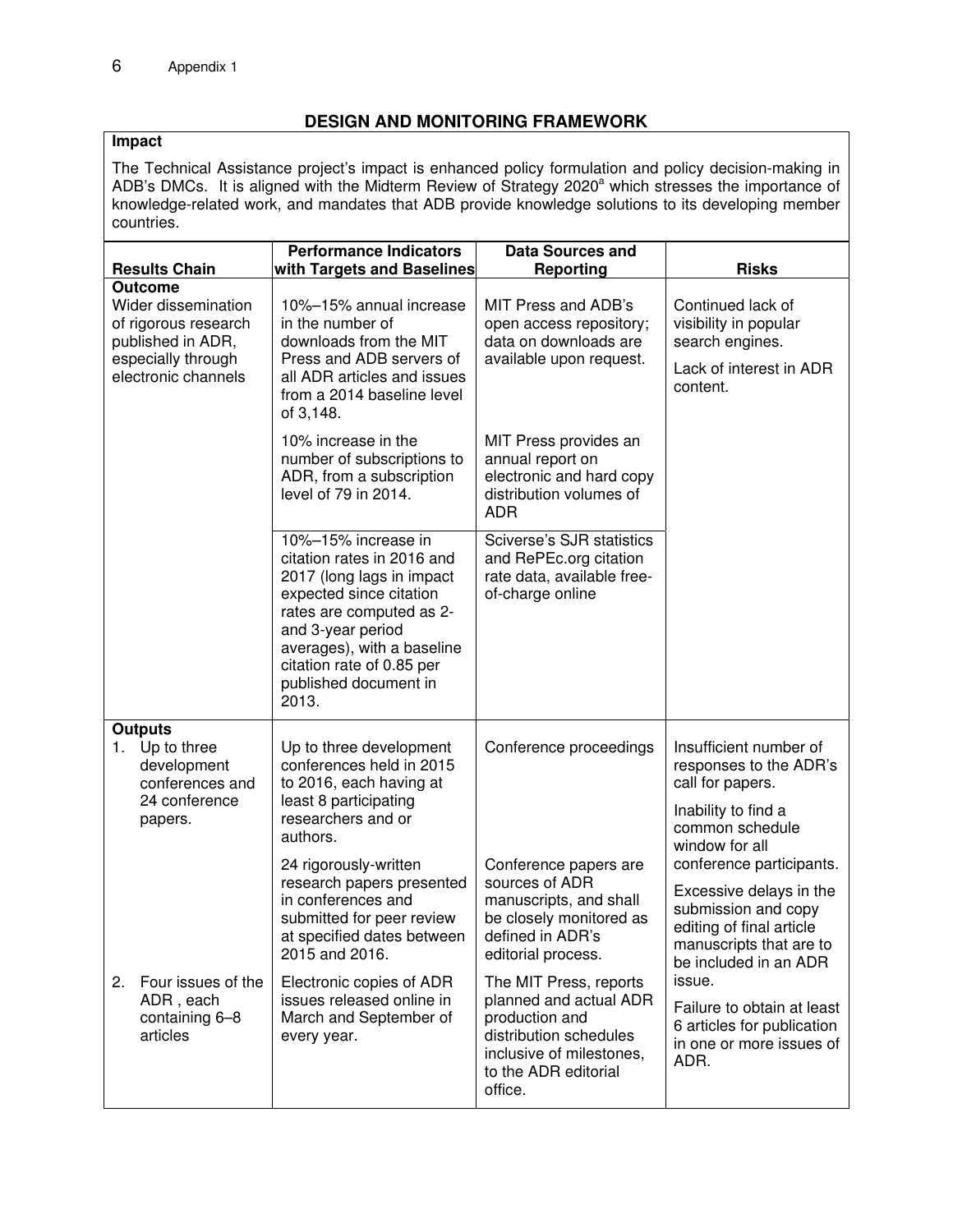|                                                                                                                                                                                                                                                                                                                                                                                                                                                                                                                                                                                                                                                    | <b>Performance Indicators</b>                                                                                                                      | Data Sources and                                                                                                                                           |              |  |
|----------------------------------------------------------------------------------------------------------------------------------------------------------------------------------------------------------------------------------------------------------------------------------------------------------------------------------------------------------------------------------------------------------------------------------------------------------------------------------------------------------------------------------------------------------------------------------------------------------------------------------------------------|----------------------------------------------------------------------------------------------------------------------------------------------------|------------------------------------------------------------------------------------------------------------------------------------------------------------|--------------|--|
| <b>Results Chain</b>                                                                                                                                                                                                                                                                                                                                                                                                                                                                                                                                                                                                                               | with Targets and Baselines                                                                                                                         | <b>Reporting</b>                                                                                                                                           | <b>Risks</b> |  |
|                                                                                                                                                                                                                                                                                                                                                                                                                                                                                                                                                                                                                                                    | Printed copies of ADR are<br>shipped to subscribers and<br>libraries in the distribution<br>list no later than April and<br>October of every year. | The MIT Press reports<br>planned and actual ADR<br>production and<br>distribution schedules<br>inclusive of milestones,<br>to the ADR editorial<br>office. |              |  |
| <b>Key Activities with Milestones</b>                                                                                                                                                                                                                                                                                                                                                                                                                                                                                                                                                                                                              |                                                                                                                                                    |                                                                                                                                                            |              |  |
| Approval of the TA: 7 September 2015<br>1.<br>Conference for the September 2016 issue: November 2015<br>2.<br>Release of September 2015 issue: on or before 30 September 2015<br>3.<br>Conference for the March 2017 issue: February-March 2016<br>4.<br>Release of the March 2016 issue: on or before 30 March 2016<br>5.<br>Conference for the September 2017 issue: September 2016<br>6.<br>Release of the September 2016 issue: on or before 30 September 2016<br>7.<br>Release of the March 2017 issue: on or before 30 March 2017<br>8.<br>Physical completion of the TA: 30 September 2017<br>9.<br>10. Closing of the TA: 30 December 2017 |                                                                                                                                                    |                                                                                                                                                            |              |  |
| <b>Inputs</b>                                                                                                                                                                                                                                                                                                                                                                                                                                                                                                                                                                                                                                      |                                                                                                                                                    |                                                                                                                                                            |              |  |
| ADB: \$450,000 (grant)                                                                                                                                                                                                                                                                                                                                                                                                                                                                                                                                                                                                                             |                                                                                                                                                    |                                                                                                                                                            |              |  |
|                                                                                                                                                                                                                                                                                                                                                                                                                                                                                                                                                                                                                                                    |                                                                                                                                                    |                                                                                                                                                            |              |  |
| <b>Assumptions for Partner Financing</b>                                                                                                                                                                                                                                                                                                                                                                                                                                                                                                                                                                                                           |                                                                                                                                                    |                                                                                                                                                            |              |  |
| Not applicable.                                                                                                                                                                                                                                                                                                                                                                                                                                                                                                                                                                                                                                    |                                                                                                                                                    |                                                                                                                                                            |              |  |
| ADB = Asian Development Bank, ADR = Asian Development Review, DMC = developing member country, MIT =                                                                                                                                                                                                                                                                                                                                                                                                                                                                                                                                               |                                                                                                                                                    |                                                                                                                                                            |              |  |

Massachusetts Institute of Technology, SJR = SCImago Journal Rank, TA = technical assistance.<br><sup>a</sup> ADB. 2014. *Midterm Review of Strategy 2020: Meeting the Challenges of a Transforming Asia and Pacific*. Manila. Source: Asian Development Bank.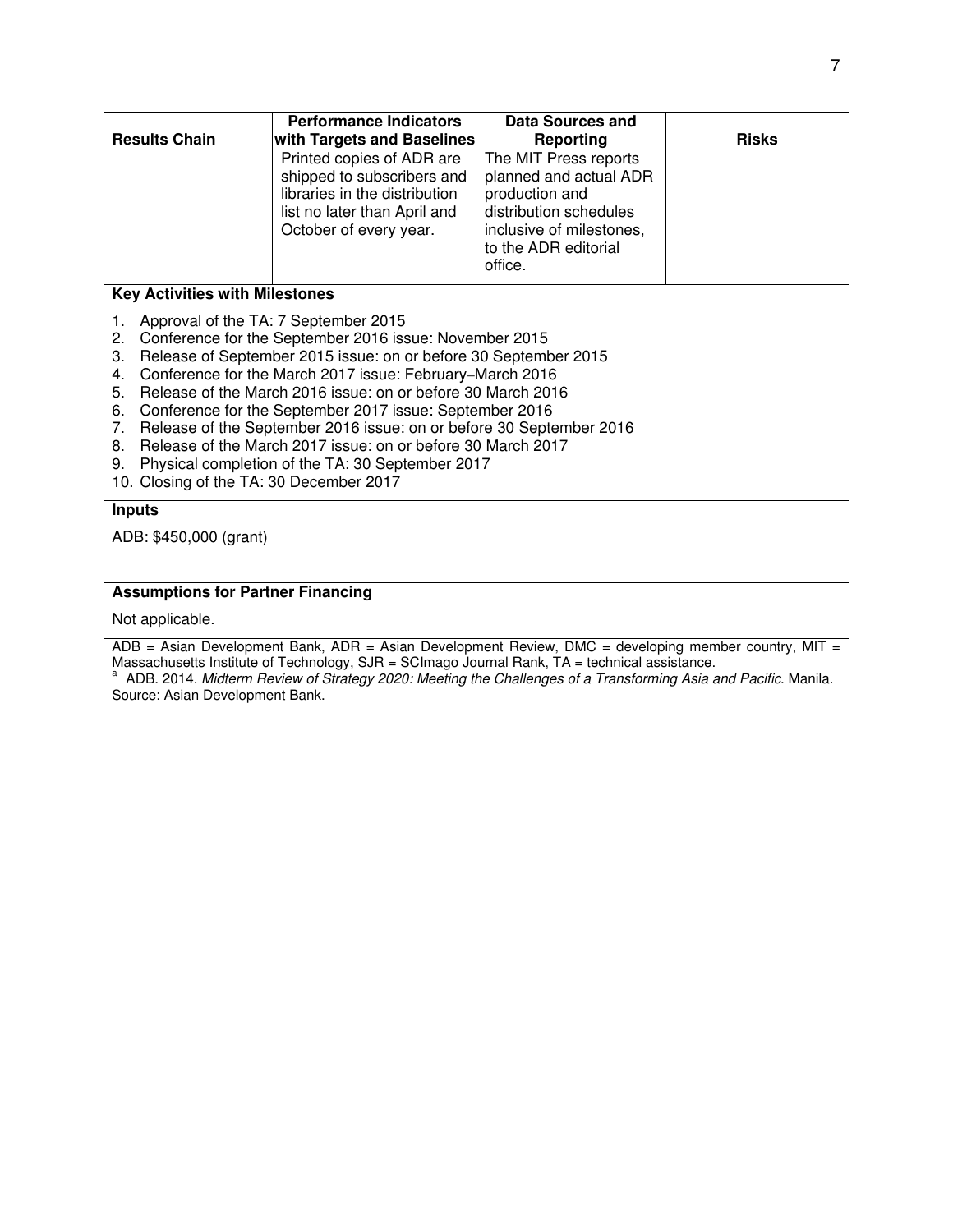# **COST ESTIMATES AND FINANCING PLAN**

(\$'000)

| Item                                                                                 | <b>Amount</b> |
|--------------------------------------------------------------------------------------|---------------|
| Asian Development Bank <sup>a</sup>                                                  |               |
| Consultants                                                                          |               |
| a. Remuneration and per diem                                                         |               |
| International consultants                                                            | 237.0         |
| National consultants<br>ÎĹ.                                                          | 8.0           |
| b. International and local travel                                                    | 78.0          |
| 2. Training, seminars, and conferences                                               | 23.0          |
| Miscellaneous administration and support costs<br>З.                                 | 76.0          |
| Contingencies<br>4.                                                                  | 28.0          |
| Total                                                                                | 450.0         |
| Financed by the Asian Development Bank's Technical Assistance Special Fund (TASF-V). |               |

Source: Asian Development Bank estimates.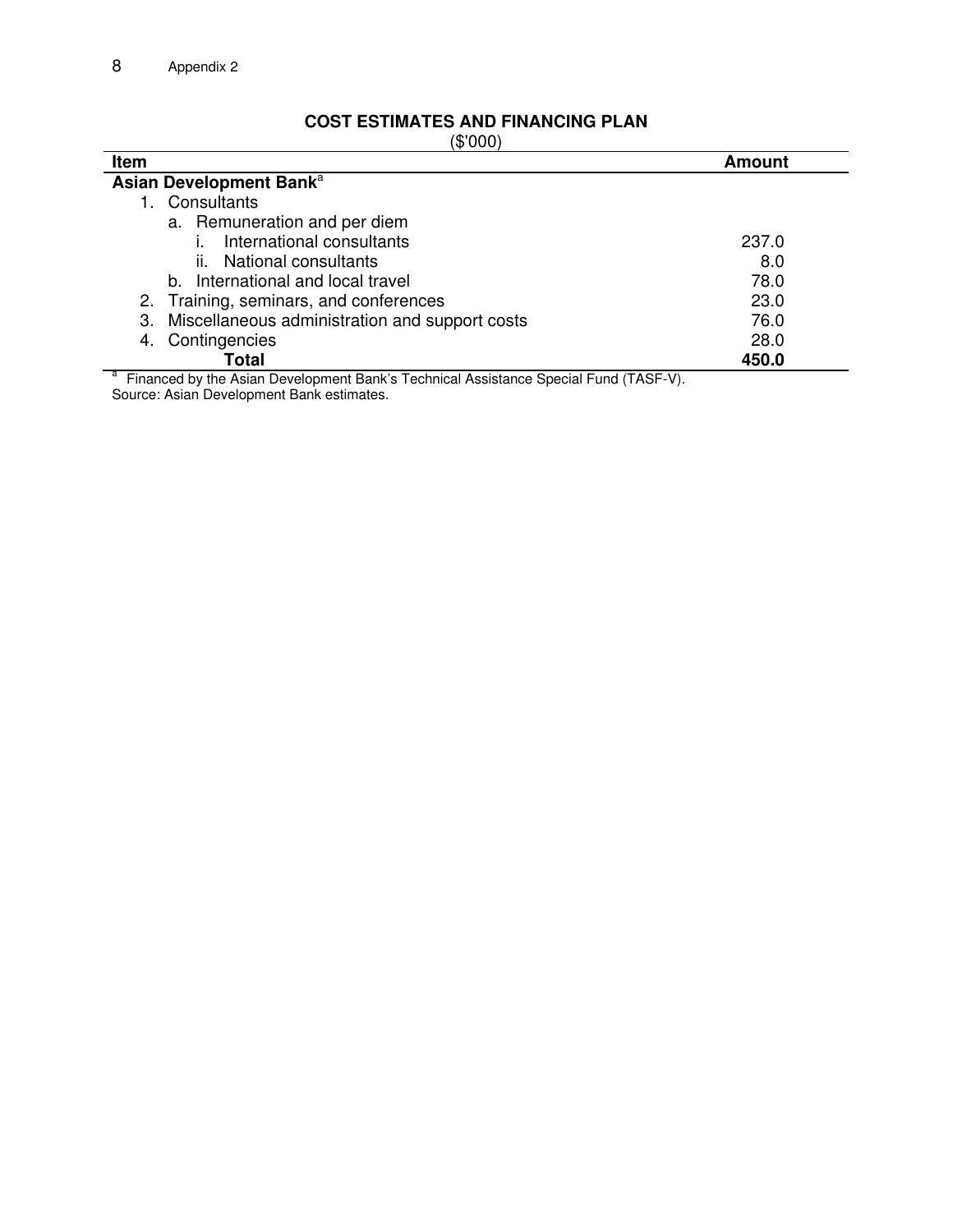## **OUTLINE TERMS OF REFERENCE FOR CONSULTANTS**

## **A. International Consultants**

1. **Guest editors** (3 consultants, 15 person-months each). Under the supervision of the project team leader in the Economic Research and Regional Cooperation Department (ERCD), three economists will be engaged on an individual, lump-sum basis, as guest editors for three issues of the *Asian Development Review* (ADR) for September 2016–September 2017. The period of engagement of 15 months for each guest editor covers the preparatory activities for organizing an ADR development conference and ends with the release of his or her assigned ADR issue. Each of the guest editors is preferred to have

- 
- (i) a doctorate in economics;<br>(ii) an extensive network of a an extensive network of academics and policy makers, and is knowledgeable of development issues confronting Asia and the Pacific;
- (iii) a firmly established publication record; and
- (iv) the capacity to invite researchers, organize, and lead the preparation and implementation of at least one ADR development conference.
- 2. Each guest editor is expected to
	- (i) invite at least eight economists to conduct research and present results in an ADR development conference,
	- (ii) take the lead in the organization and preparation of his or her assigned ADR development conference,
	- (iii) participate in the development conference proper,
	- (iv) ensure that conference paper manuscripts are submitted to the ADR editorial office for peer review and further editorial processing, and
	- (v) participate in the process of acceptance or rejection of peer-reviewed manuscripts for his or her assigned ADR issue.

3. Each guest editor will receive 50% of his or her engagement fees after the successful conduct of a development conference. The full payment of fees for each guest editor will be processed after all accepted manuscripts for publication into his or her assigned ADR issue have been transmitted to the Massachusetts Institute of Technology Press for production.

4. **Economists** (16 consultants, 6 person-months each). Under the supervision of the project team leader in ERCD, 16 economists (exact number depends on the number of *Key Indicators*, *Asian Development Outlook* [ADO], and *Asian Economic Integration Report* [AEIR] background papers that have the potential for conversion into an ADR manuscript) will be offered to resubmit their background papers, rewritten in the appropriate format, for consideration in the ADR. These solicited submissions will be subjected to the ADR's peer review process. The consultants shall be engaged in four batches, each for a duration of 6 months, corresponding to the estimated time it takes to rewrite a background paper into a journal manuscript, subject it to peer review, and implement revisions prior to final acceptance. The economists, preferably, will have

- (i) a doctorate in economics;
- (ii) expert knowledge of growth and development issues in Asia;
- (iii) a prior engagement to write a background paper by the Development Indicators and Policy Research Division for *Key Indicators*, or by the Macroeconomic Research Division for ADO, or by the Regional Cooperation and Integration Division for AEIR;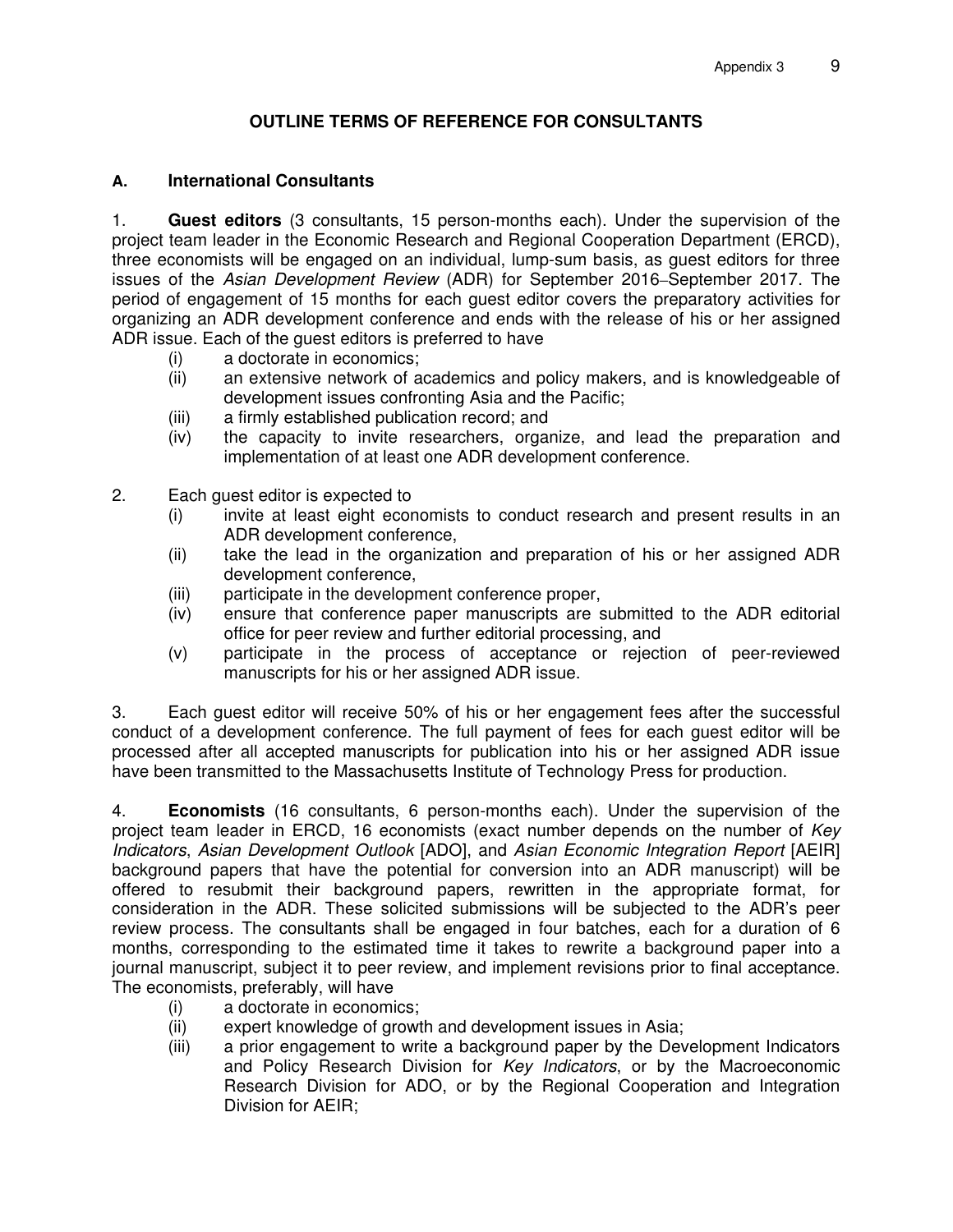(iv) successfully accomplished his or her background paper either for ADO, *Key Indicators*, or AEIR.

5. Each of the consultants shall be engaged individually on a lump-sum basis*,* and is expected to

- (i) convert his or her background paper as a rigorously-written journal article,
- (ii) submit a draft manuscript for peer review within 60 days from the start of the engagement,
- (iii) respond to comments made by the peer reviewers and revise the manuscript as necessary, and
- (iv) resubmit a revised manuscript for final acceptance or rejection by the managing editor and editor of the ADR.

6. **Economists** (24 consultants, 8 person-months each). Under the supervision of the project team leader in ERCD, 24 economists will be engaged to conduct research on specific themes and development issues relevant to Asia and the Pacific, present results and submit manuscripts to ADR for consideration. The economists, preferably, will have:

- (i) a doctorate in economics,<br>(ii) expert knowledge of growt
- expert knowledge of growth and development issues in Asia, and
- (iii) an established publication record.

7. Each of the consultants shall be engaged individually on a lump-sum basis*,* and is expected to

- (i) conduct research on his or her assigned theme, topic, or policy issue on Asia and the Pacific;
- (ii) submit presentation materials for review at least 15 days before the scheduled ADR development conference;
- (iii) present his or her findings in the development conference and respond to comments made by other conference participants and discussants;
- (iv) submit a manuscript to the ADR for peer review at most 30 days after the development conference; and
- (v) respond to comments of peer reviewers and modify his or her manuscript submission as necessary.

8. The consultants will receive 50% of their engagement fees upon submission of their manuscript to the ADR for consideration. The remainder of their fees shall be paid contingent on final acceptance of their manuscripts for publication into the ADR.

9. **Editorial consultant** (12 person-months). Under the supervision of the project team leader in ERCD, an editorial consultant shall be engaged to assist the ADR editorial office in editing peer-reviewed and accepted manuscripts for publication to the ADR. The editorial consultant is preferred to

- (i) be familiar with development issues in Asia,
- (ii) be proficient in the application of ADB's *Handbook of Style and Usage*, and
- (iii) have at least 1 year accumulated work experience performing editing tasks for ADB or other international organizations.

10. The editorial consultant shall be engaged intermittently and on a lump-sum basis for 12 person-months each over the duration of this technical assistance (TA), to process six to eight manuscripts for publication for each issue of the ADR from September 2015 to March 2017.